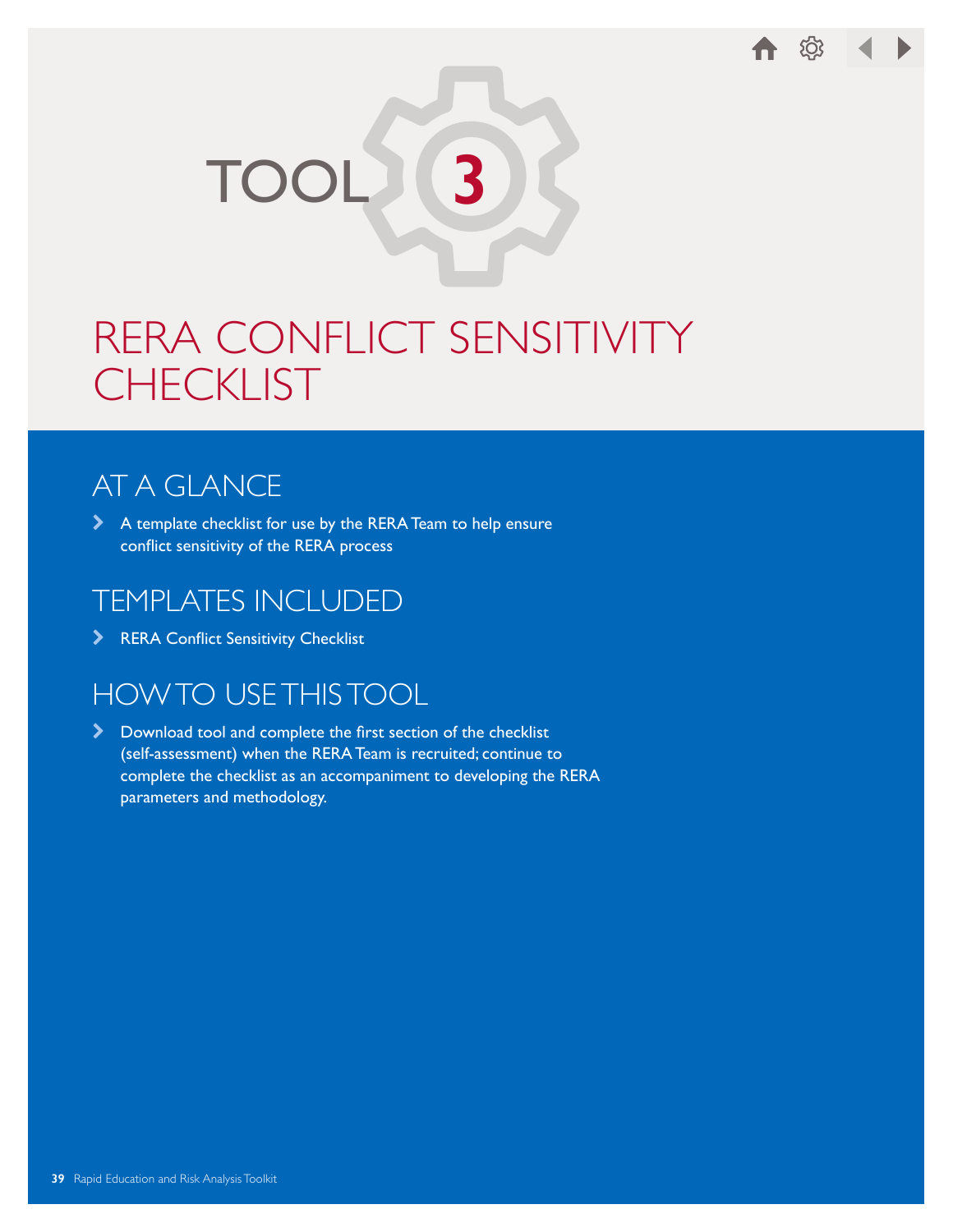# TOOL 3: RERA CONFLICT SENSITIVITY CHECKLIST<sup>3</sup>

|                                                                                                                                                                                      |            |           |              | If No/Maybe:                        |
|--------------------------------------------------------------------------------------------------------------------------------------------------------------------------------------|------------|-----------|--------------|-------------------------------------|
| Question                                                                                                                                                                             | <b>Yes</b> | <b>No</b> | <b>Maybe</b> | <b>Explanation</b><br>and/or Action |
| <b>RERA Team Self-Assessment</b>                                                                                                                                                     |            |           |              |                                     |
| The RERA Team composition, particularly national consultants, suffi-<br>ciently reflects local demographics.                                                                         |            |           |              |                                     |
| The RERA Team members (including enumerators and translators)<br>have openly surfaced and discussed their own biases (political, cul-<br>tural, technical, gender, etc.).            |            |           |              |                                     |
| The RERA Team holds daily full team meetings during fieldwork,<br>either virtually or in person.                                                                                     |            |           |              |                                     |
| The RERA Team is knowledgeable about country context, including<br>culture, politics, and identities.                                                                                |            |           |              |                                     |
| The RERA Team is informed about factors that fuel grievance, divi-<br>sion, and violence in the country.                                                                             |            |           |              |                                     |
| The RERA Team has experience and strong skills in facilitating sensi-<br>tive discussions.                                                                                           |            |           |              |                                     |
| The RERA Team understands and is equipped to uphold ethical<br>standards relating to research on human subjects.                                                                     |            |           |              |                                     |
| The RERA Team has gender balance among members.                                                                                                                                      |            |           |              |                                     |
| The RERA Team understands gender issues beyond women's/girls'<br>equality and participation.                                                                                         |            |           |              |                                     |
| The RERA Team is sufficiently informed about how the local public<br>will perceive them.                                                                                             |            |           |              |                                     |
| Management decisions about facilitation, field deployment, inter-<br>views, and stakeholder engagement roles of RERA Team members<br>consider their identity and bias(es).           |            |           |              |                                     |
| RERA Methodology (Data Collection, Analysis, and Synthesis)                                                                                                                          |            |           |              |                                     |
| The selection of school communities for primary data collection<br>factors in identity groups, grievances, and geography.                                                            |            |           |              |                                     |
| Data collection procedures, including informed consent protocols<br>and security of personal information and data, protect the privacy<br>and safety of participants and informants. |            |           |              |                                     |
| Data collection methods have been adapted and vetted through<br>consultation with local stakeholders.                                                                                |            |           |              |                                     |
| Selection of key informants and participants in FGDs considers<br>identity groups and grievances, and reflects a gender balance.                                                     |            |           |              |                                     |

← ©

<sup>3</sup> Adapted from the *Checklist for Conflict Sensitivity in Education Programs*, USAID, November 2013 ([https://www.usaid.gov/what-we-do/](https://www.usaid.gov/what-we-do/education/conflict-sensitivity-checklist) [education/conflict-sensitivity-checklist](https://www.usaid.gov/what-we-do/education/conflict-sensitivity-checklist)); the *Reflection Tool for Designing and Implementing Conflict Sensitive Education Programmes in Conflict-Affected and Fragile Contexts*, INEE ([http://toolkit.ineesite.org/toolkit/INEEcms/uploads/1150/INEE\\_Reflection\\_Tool\\_English\\_in](http://toolkit.ineesite.org/toolkit/INEEcms/uploads/1150/INEE_Reflection_Tool_English_interactive[1].pdf)[teractive\[1\].pdf\)](http://toolkit.ineesite.org/toolkit/INEEcms/uploads/1150/INEE_Reflection_Tool_English_interactive[1].pdf); and *Conflict Sensitivity and Peacebuilding in UNICEF: Technical Note* (Annex 7), UNICEF, 2012 ([http://www.unicefine](http://www.unicefinemergencies.com/downloads/eresource/docs/KRR/UNICEF%20Technical%20Note%20on%20Conflict%20Sensitivity%20and%20Peacebuilding.pdf)[mergencies.com/downloads/eresource/docs/KRR/UNICEF%20Technical%20Note%20on%20Conflict%20Sensitivity%20and%20Peace](http://www.unicefinemergencies.com/downloads/eresource/docs/KRR/UNICEF%20Technical%20Note%20on%20Conflict%20Sensitivity%20and%20Peacebuilding.pdf)[building.pdf](http://www.unicefinemergencies.com/downloads/eresource/docs/KRR/UNICEF%20Technical%20Note%20on%20Conflict%20Sensitivity%20and%20Peacebuilding.pdf)).